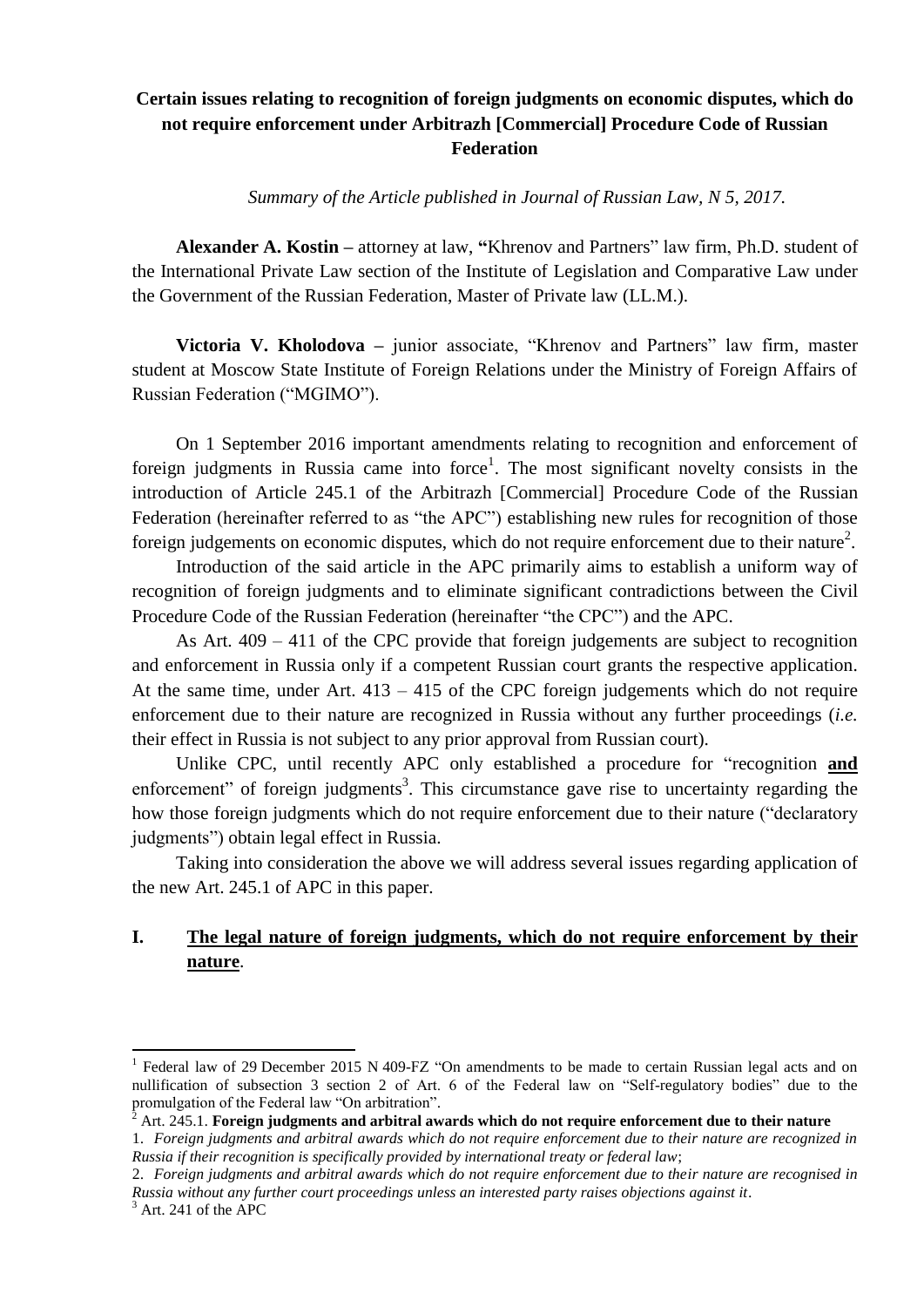As noted above, a foreign judgment is now recognized without any further proceedings, if it "*does not require enforcement due to its nature*." Russian scholars suggest that the term "*enforcement*" traditionally refers to the activities of state bodies aimed at forcing the defendant to perform its obligations under the judgement<sup>4</sup>. It follows from above that a foreign judgment falls under regulation of Art. 245.1 of the APC if it does not prescribe payment of a sum of money and/or transfer of property.

Consequently, Art. 245.1 of APC encompasses, in particular, the following categories of foreign judgments: (i) judgments prescribing nullity of a contract; (ii) judgments on corporate law matters (in particular, on appointment of liquidator/trustee and *etc*.). It needs to be noted that foreign judgments regarding registration of rights to results of intellectual activity (intellectual property) also technically do not require enforcement. However, this kind of disputes falls within exclusive jurisdiction of the Russian courts as per sec. 1 Art. 248  $APC^5$ .

## **II. Legal basis for the recognition of foreign judgments under article 245.1 of the APC of the RF**.

As per sec. 1 of Art 245.1 of the APC a foreign judgment, which does not require enforcement due to its nature is subject to recognition in Russia under international treaty with the state of origin of judgment and/or under federal law.

The only federal law expressly providing for the recognition of foreign judgements on economic matters is the Federal law N 127-FZ "On insolvency (bankruptcy)". Under sec. 6 article 1 of this Law foreign judgments on insolvency (bankruptcy) matters are recognized in Russia *on the basis of reciprocity* unless any federal law provides otherwise. We believe that exception from this rule is established by sec.  $5 - 6$  Art. 1202 of the Civil Code of Russia which provides that the capacity of the foreign company is determined under the law of the country of its incorporation. Taking into consideration the above we believe that foreign bankruptcy judgments shall be recognized under sec.  $5 - 6$  Art. 1202 of the Civil Code of Russia to the extent they provide for the appointment of trustee/liquidator and vest her (him) with powers to act on behalf of the insolvent company. Thus, no condition for reciprocity shall be demanded at this instance.

## **III Time period for presentation of objections to the recognition of this kind foreign judgements**.

**.** 

<sup>4</sup> *See. Lunts L.A., Marysheva N.I.,* Course of private international law [Kurs Mezhdunarodnogo Tchastnogo Prava], Volume 3, Legal Literature [Yuriditcheskaya literatura], Moscow, 1976. P. 167-168. *See also Yarkov V.V*. Procedural aspects of recognition and enforcement of foreign judgments and arbitral awards (concise commentary on Chapter 31 of APC ) [Proizvodstvo po delam o priznanii i privedenii v ispolneniye resheniy inostrannykh sudov i inostrannykh arbitrazhnykh resheniy], Arbitrazh and Civil Procedure Law Journal [Arbitrazhnyi i Grazhdanskiy Process] 2003, N 5.

<sup>&</sup>lt;sup>5</sup> ("The exclusive jurisdiction of the Russian arbitrazh [commercial] courts shall include the following kinds of *disputes: <...> any disputes relating to the registration or issue of the patents, registration or issue of the trademark certificates, utility model certificates, and registration of other rights pertaining to intellectual property, which require registration or issue of patent or certificate in Russian Federation*").- subsection 3, section 1 Art. 248 of Arbitrazh Procedure Code.